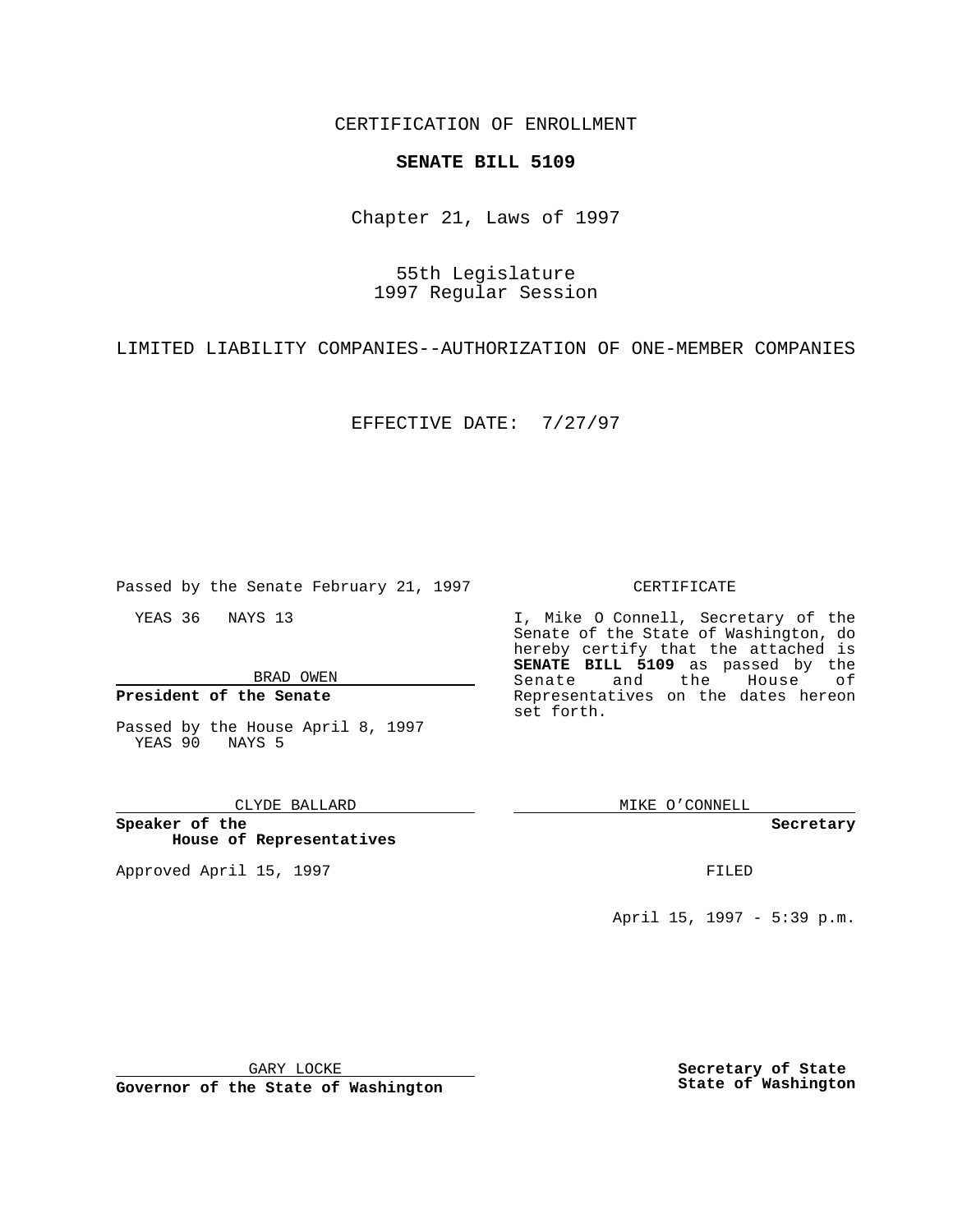## **SENATE BILL 5109** \_\_\_\_\_\_\_\_\_\_\_\_\_\_\_\_\_\_\_\_\_\_\_\_\_\_\_\_\_\_\_\_\_\_\_\_\_\_\_\_\_\_\_\_\_\_\_

\_\_\_\_\_\_\_\_\_\_\_\_\_\_\_\_\_\_\_\_\_\_\_\_\_\_\_\_\_\_\_\_\_\_\_\_\_\_\_\_\_\_\_\_\_\_\_

Passed Legislature - 1997 Regular Session

**State of Washington 55th Legislature 1997 Regular Session By** Senators Roach and Johnson

Read first time 01/15/97. Referred to Committee on Law & Justice.

 AN ACT Relating to the dissolution of limited liability companies caused by the loss of members; and amending RCW 25.15.270.

BE IT ENACTED BY THE LEGISLATURE OF THE STATE OF WASHINGTON:

 **Sec. 1.** RCW 25.15.270 and 1996 c 231 s 9 are each amended to read as follows:

 A limited liability company is dissolved and its affairs shall be wound up upon the first to occur of the following:

 (1) The dissolution date, if any, specified in a limited liability company agreement. If a date is not specified in the agreement or the agreement does not specify perpetual existence, then the dissolution date is thirty years after the date of formation. If a dissolution date is specified in the agreement, it is renewable by consent of all 13 the members;

 (2) The happening of events specified in a limited liability 15 company agreement;

(3) The written consent of all members;

 (4) An event of dissociation of a member, unless the business of the limited liability company is continued either by the consent of all the remaining members within ninety days following the occurrence of